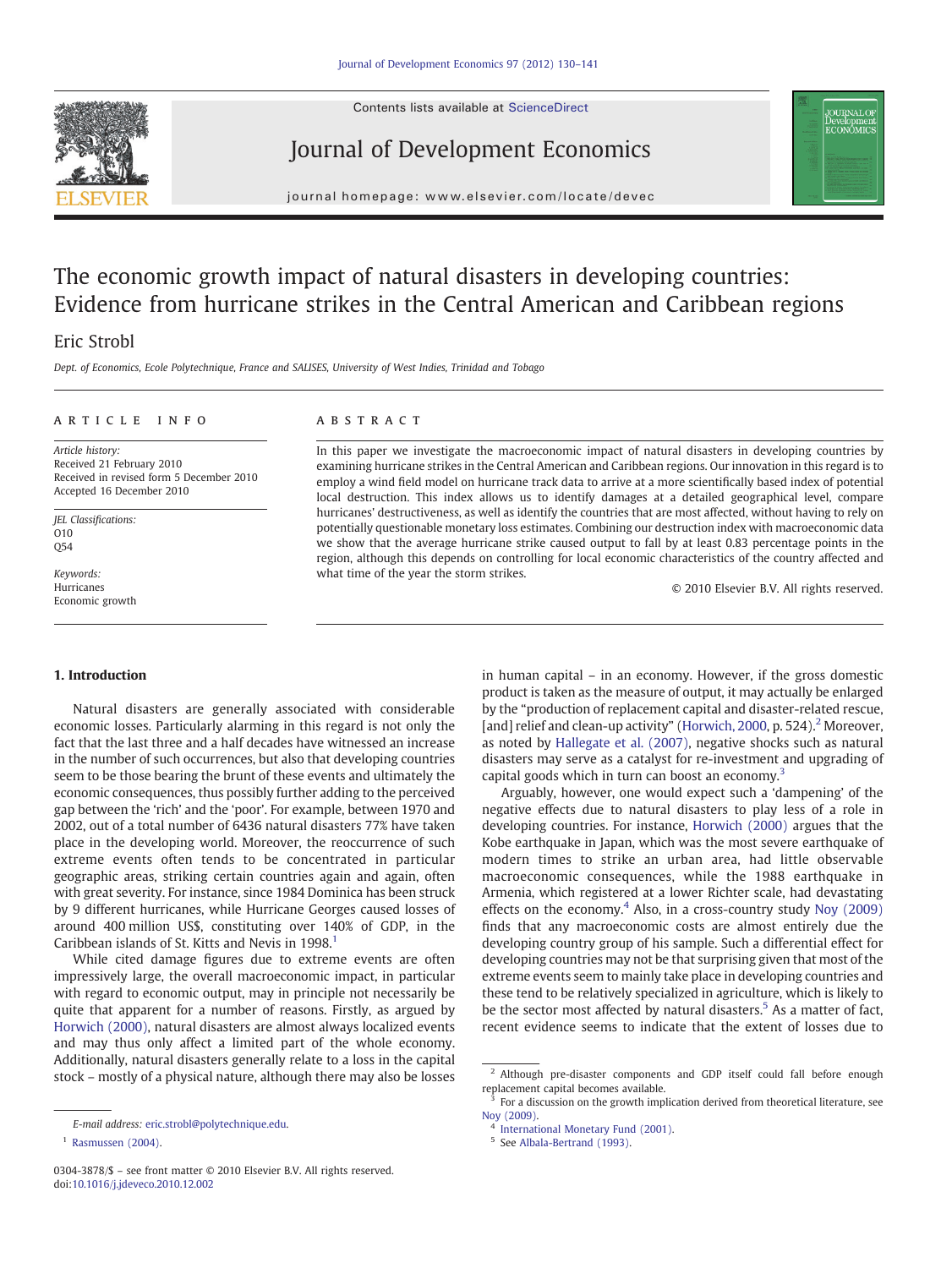natural disasters is very much related to the level of development; see, for instance, [Anbarci et al. \(2005\), Kahn \(2005\), Toya and Skidmore](#page--1-0) [\(2007\), and Noy \(2009\)](#page--1-0).

Another aspect to consider, also related to that of the level of development, is that countries in the face of risk and incomplete insurance markets may alter their behaviors to reduce the impact of natural disaster events when they do arise. As a matter of fact, in his early review of the literature on income and consumption smoothing in general, [Murdoch \(1995\)](#page--1-0) already noted that individuals and households in low-income countries had been surprisingly innovative in dealing with risks. For example, [Rosenzweig and Wolpin \(1993\)](#page--1-0) showed that in India bullock accumulation is used to buffer shocks, although the incompleteness of markets ensures that they are still operating inefficiently. Specifically with regard to hurricanes, [Poertner \(2008\)](#page--1-0) examines the impact of hurricane risk on Guatemala and finds that it leads to higher fertility in landholding households, but lower fertility for the landless. Moreover, while both household types respond to risk with greater investment in education, this effect is largest for the landless. This thus suggests a shift from physical to human capital, at least for landholders, in face of hurricane risk. In terms of the effect of such on economic growth rates, [Barro \(2001\)](#page--1-0) would argue that a higher ratio of human to physical capital could result in faster growth since this allows for an easier absorption of better technologies.

Despite the obvious ex-ante ambiguity of the net effect, evidence on how much damages due to extreme events actually translate into a fall or rise in the overall economic output is as of date sparse, and the few estimates that exist for developing countries vary considerably. For instance, [Raddatz \(2007\)](#page--1-0) investigated the role that external shocks played in a panel of low-income countries and found that climatic disasters can only account for 13.9% of the total volatility due to external shocks. In contrast, [Noy \(2009\)](#page--1-0) finds that natural disasters will typically cause a drop in output of 9 percentage points in developing countries.

While the few studies investigating the macroeconomic impact of natural disasters should be applauded for their novel attempts in this regard, there are a number of reasons to be skeptical about the actual quantitative size of their estimates. Firstly, almost all related studies tend to treat natural disasters as a homogenous group of extreme events affecting an assumed homogenous group of countries. Arguably, however, different types of natural disasters have different potential effects, while different geographical regions are subject to different probabilities of occurrence for these, and thus are likely to be affected non-homogenously as the level of readiness may depend on the (perceived) probability of incidence.<sup>6</sup> Secondly, current studies essentially have all relied on aggregate damage estimates, either in financial or human loss levels or in terms of identifying the occurrence. Typically, however, damage estimates, such as those provided by the widely used EM-DAT database, come from different sources, the nature and quality of reporting may change over time, the costs may be exaggerated to attract international emergency relief, and identified events are generally subject to some threshold level for inclusion.

The purpose of the current paper is to address these shortcomings to arrive at a more reliable estimate of the macroeconomic impact of a natural disaster. We do so not only by focusing on a particular region subject to a particular type of natural disaster, but also by employing a more scientifically based proxy of its potential destruction. More specifically, our geographical focus is on hurricane strikes in the Central American and Caribbean (CAC) region, an area that has been particularly vulnerable to such storms. <sup>7</sup> However, unlike the previous

studies we, rather than using potentially measurement error prone indicators of economic damages to proxy the severity of a hurricane strike, resort to actual historical data tracking the movement of tropical storms across the affected region and employ a wind field model on these hurricane 'tracks' that allows us to calculate an approximation of the severity of winds experienced at a detailed geographical level of the countries potentially affected. These local wind estimates are then translated into a proxy of local potential destructiveness of hurricanes. We then employ our proxy within a standard growth equation to estimate the impact of hurricanes on economic growth in the region.

The remainder of the paper is organized as follows. In the next section we briefly describe the basic nature of hurricanes and their potential destructiveness. In [Section 3](#page--1-0) we outline the construction of our index of hurricane destructiveness. [Section 4](#page--1-0) describes our data sources. Some destruction estimates using our proxy are given in [Section 5](#page--1-0). We econometrically investigate the macro-economic impact of hurricanes in the region in [Section 6](#page--1-0). Finally, concluding remarks are provided in the last section.

### 2. Some basic facts about hurricanes and their destructive power

A tropical cyclone is a meteorological term for a storm system which forms almost exclusively in tropical regions of the globe. Tropical storms in the North Atlantic and the North East Pacific regions, as we study here, are referred to as hurricanes if they are of sufficient strength.<sup>8</sup> Their season officially starts on June 1st and ends the 30th of November.9 In terms of its structure, a hurricane will typically harbor an area of sinking air at the center of circulation, known as the 'eye', where weather in the eye is normally calm and free of clouds, though the sea may be extremely violent.10 Outside of the eye curved bands of clouds and thunderstorms move away from the eye wall in a spiral fashion, where these bands are capable of producing heavy bursts of rain, wind, and tornados. Hurricane strength tropical cyclones are normally about 483 km wide, although this can vary considerably.

Damages due to hurricanes typically take a number of forms. Firstly, their strong winds may directly cause considerable structural damage to crops as well as buildings. Secondly, the heavy rainfall can result in extensive flooding and, in sloped areas, landslides. Importantly, the extent of this rainfall is also strongly related to the maximum wind speed of the hurricane, as shown by [Haiyan et al.](#page--1-0) [\(2008\).](#page--1-0) Thirdly, hurricanes typically result in storm surges in coastal areas and consequent flooding inland as early as 3–5 h before their arrival and this is often their most damaging aspect, causing severe property damage and destruction and salt contamination of agricultural areas.11 Again, the extent of such flooding is strongly related to the wind strength of the storm,<sup>12</sup> as it is the high winds pushing on the ocean's surface that cause the water near the coast to pile up higher than the ordinary sea level resulting in storm surges. Finally, one may want to also note that hurricanes lose their strength as they move over land due to increased surface roughness.

While the extent of potential damages caused by hurricanes may depend on many factors, such as the slope of the continental shelf and the shape of the coastline in the landfall region in the case of storm surges, it is typically measured in terms of wind speed. A popular classification has been the Saffir–Simpson (SS) Scale, where values from 1 to 5 correspond to wind speeds of 119–153 km/h, of 154– 177 km/h, of 178–209 km/h, of 210–249 km/h, and 250+ km/h, respectively. In this regard, it is generally agreed that considerable

 $6$  For example, tropical cyclones only affect certain regions of the world and mostly coastal areas of these, while earthquakes tend to take place near fault lines; see [Woo](#page--1-0) [\(1998\).](#page--1-0)

 $7$  For a discussion of the macroeconomic impact of hurricanes in the Caribbean see [Rasmussen \(2004\)](#page--1-0).

<sup>8</sup> Generally at least 119 km/h.

<sup>9</sup> [http://www.aoml.noaa.gov/hrd/tcfaq/G1.html.](http://www.aoml.noaa.gov/hrd/tcfaq/G1.html)

<sup>&</sup>lt;sup>10</sup> National Weather Service (October 19, 2005). Tropical Cyclone Structure. JetStream — An Online School for Weather. National Oceanic & Atmospheric Administration.

<sup>11</sup> [Yang \(2008\).](#page--1-0)

<sup>&</sup>lt;sup>12</sup> See [Jordan and Clayson \(2008\)](#page--1-0).